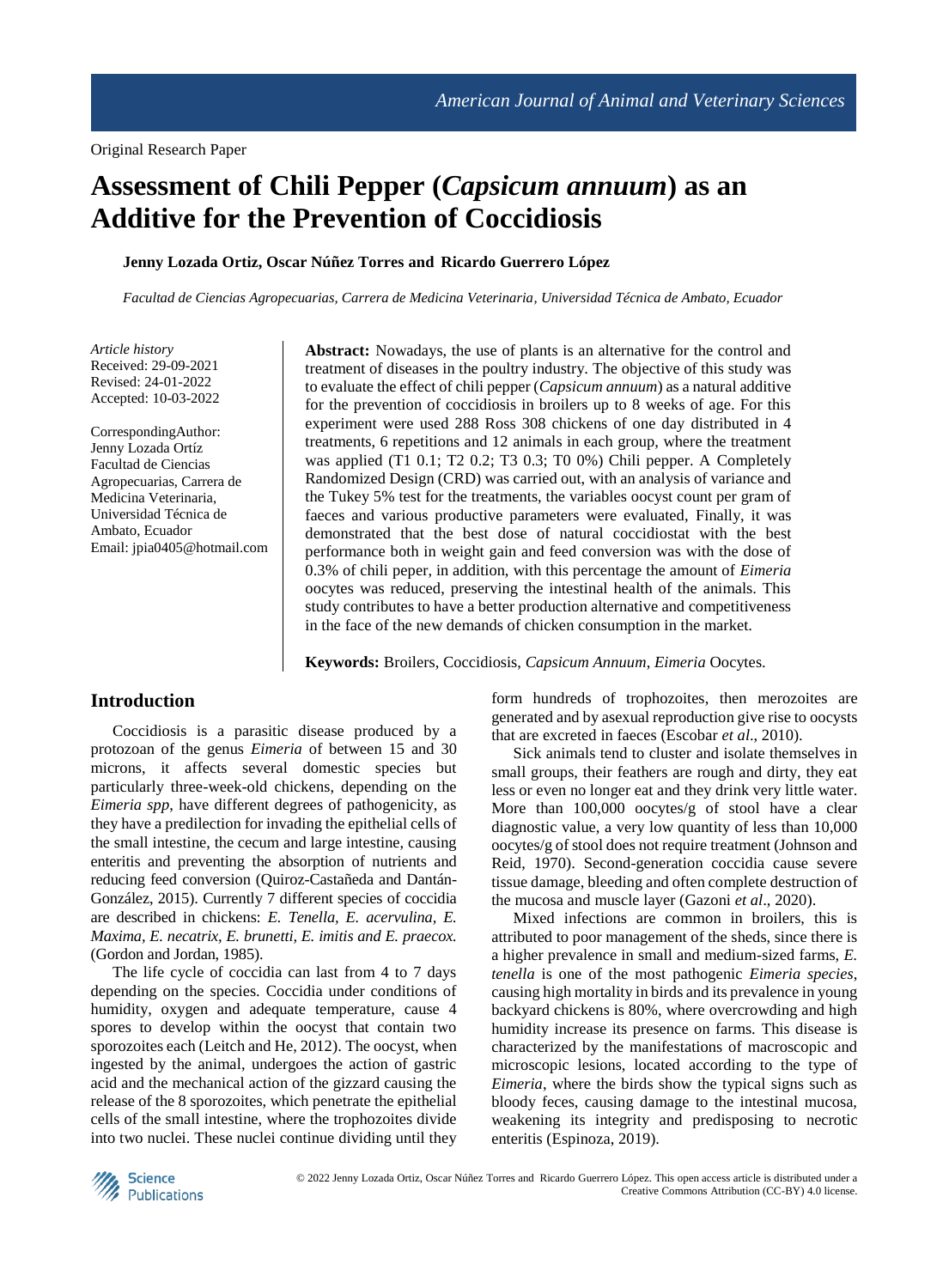The use of plant extracts such as Capsaicin has bactericidal and bacteriostatic effects, promote effectively defense mechanisms against microbial infections and oxidative stress. In addition, improved feed intake and digestive juice secretion, antibacterial, anthelmintic, even antiviral effects, retaining effect adjuvant in viral vaccinations (Lillehoj *et al*., 2018). Currently, multiple poultry farms are pursuing coccidiosis control programs with vaccines, ionophore and chemical anticoccidial agents on a rotational basis to control increased resistance to specific parasitic strains. For this reason, several researches are based on the search for alternatives that can replace antimicrobial chemicals by plant extracts, chili pepper *(Capsicum annuum)* has been described as a natural Antimicrobial used as a Growth Promoter (AGP), it has been determined that its use has a positive effect on body weight, weight gain, feed conversion and productive efficiency index, recently it was described that it improves meat quality characteristics. (Oñate *et al*., 2018) (Nacimento *et al*., 2020) (Tashla *et al*., 2020).

Therefore, the aim of this study was to evaluate the productive parameters in broilers related to the inclusion of chili pepper (*Capsicum annuum*) as a natural additive for the prevention of coccidiosis in broiler chickens.

## **Materials and Methods**

The present study is experimental. The test was carried out in the Tungurahua Province, in the city of Ambato, Augusto N. Martinez parish, with climatological characteristics of average temperature 12°-21°C, relative humidity 60%, luminosity 12 hours/day, altitude 2800 msnm, longitude w78° 37'11", The vaccination protocol was: The first day: Infectious bronchitis H120, at 7 days: Gumboro vaccine (Intermediate), Newcastle (La Sota), at 15 days: Gumboro vaccine (Bursine II) and at 21 days: Mixed vaccine (Bronchitis) H120 + Newcastle La Sota).

A total of 288 onde-day-old Ross 308 chicks were used for this study, the weights were recorded, to supply the chili, it was dried and ground first a month before, it was used as a natural coccidiostat in a period of eight weeks, the experiment was carried out on a ship 10 animals/m<sup>2</sup> , the chickens were randomly distributed in 24 units experimental with a number of 12 animals per treatment. Study factors: T0 0%, T1 0.1%, T2 0.2%, T3 0.3% chili powder. For this trial, a Completely Randomized Design (CRD) was used, with 4 treatments and 6 repetitions, which gives us a total of 24 experimental units. Subsequently, for the management of the research, the chili pepper (*Capsicum annuum*) was dehydrated naturally for 21 days at temperatures of 21 to 24°C, until reaching a complete desiccation; then the flour was obtained with the help of an electric mill. The flour was added to the commercial feed of the animals, during the experiment, chicks watered *ad libitum.*

To then perform a proximal analysis of the chili pepper and quantify the capsaicin by colimetric methods of analisis Snell and Snell 0.122 mg/100 g (LABOLAB). The doses of chili flour as a growth promoters are similar to those studied by Puvača *et al*. (2015). Recently, the levels of 0.5 (CP-0.5) and 1.0% (CP-1.0) chili in broiler diets have been studied for their influence on productive performance and health parameters (Marić *et al*., 2021). For the evaluation of coccidial control, stool samples were taken from the animals from the third week to perform coproparasitic tests in the laboratory of IncubadoraAndinasa; weekly samples were taken until the animals were slaughtered. To establish the concentration of total oocysts of *Eimeria*, flotation techniques were used, then the sample was placed in neubauer chamber and allowed to stand for 2 min. Finally, the total number of oocysts was summed, the result was the number of oocysts per gram of faeces from the fecal material.

## **Results and Discussion**

The data in Table 1 show body weight gain and feed conversion ratio and highly significant differences between treatments with respect to the percentage of natural coccidiostat included in the diet versus the control. The coefficient of variation is 5.54%. For the variable weight gain in the initial stage, three ranges of significance are registered; being the best T3 (0.3% chili flour) with an average of 370.0 g, followed by T2 (0.2% chili flour) with  $349.67$  g, then T1  $(0.1\% \text{ of }$ chili flour) with 312.7g, the last range of significance was occupied by T0 (control) registering weights of 280.83g, in the initial stage diet, coinciding with the growth and fattening stages that the best treatments were T3 (0.3% chili flour) with 1325g and 1621.67g respectively. A study showed that the inclusion of chili at 0.5, 0.75 and 1% levels in broiler diets of the Ross 308 hybrid line improved body weight gain and feed conversion ratio (Marić *et al*., 2021). On the other hand, Zhang *et al*. (2005), affirmed the use of capsaicin as a growth promoter.

From the results presented in Table 2, the values of the coprological analysis performed at 36, 45 and 54 days can be observed. The highest values of Oocytes Per Gram of faeces (OPGH) were found in the control treatment, followed by T1(0.1% of chili flour) and T2 (0.2% of chili flour), finally the lowest values of OPGH were observed in T3 (0.3% of chili flour), which means that the use of a natural coccidiostat based on chili flour in the feeding diet improves immunity and reduces the values of oocytes per gram of faeces. Johnson and Reid (1970), established that a high number of more than 100,000 oocytes/g has a clear diagnostic value. Very low numbers of less than 10,000 oocytes/g do not require treatment. In a previous study, oocyst counts were similar to our present study (Mora *et al*., 2011).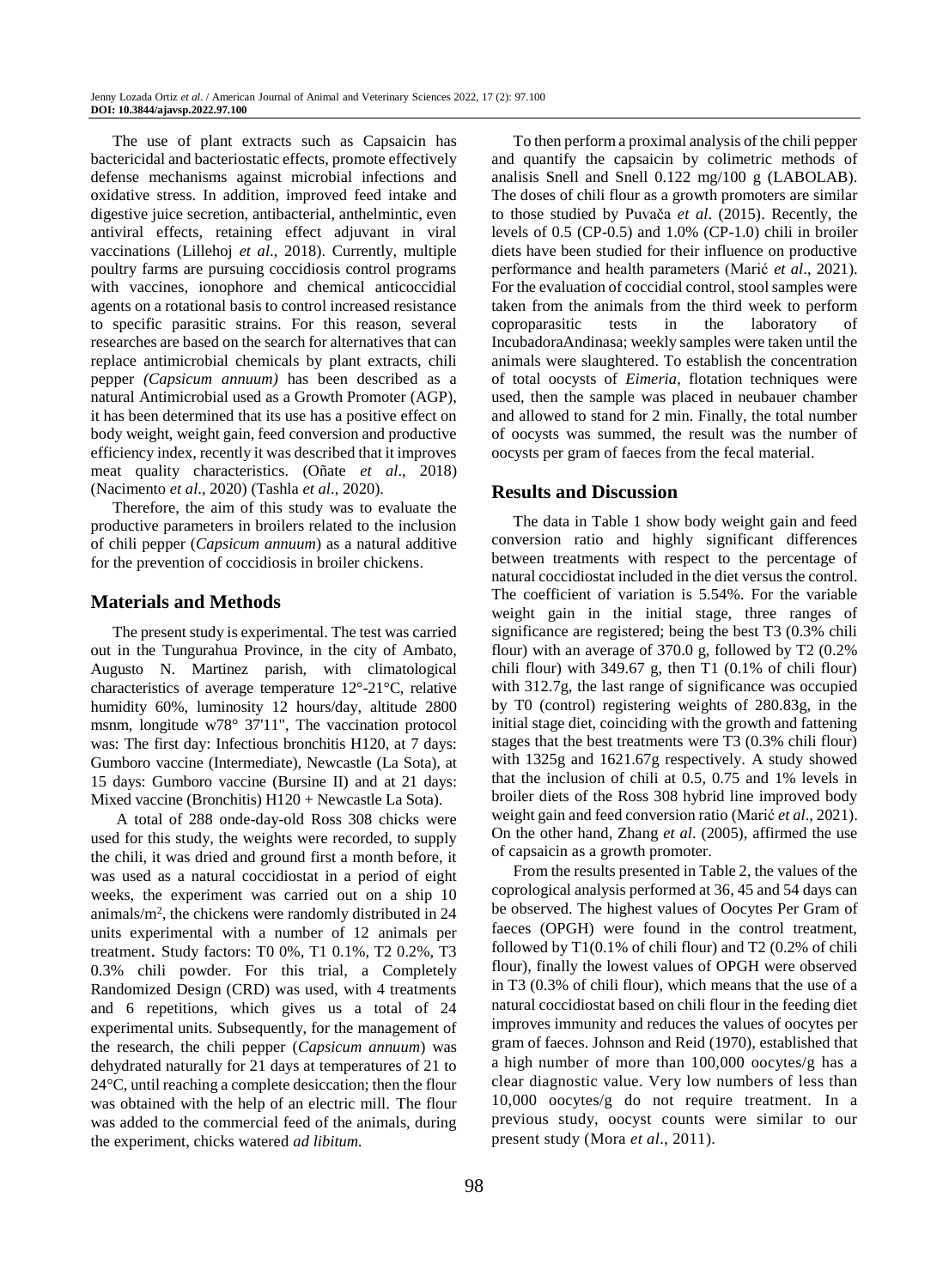Figure 1 shows the percentage of mortality for each of the treatments, these results indicate a high percentage of mortality in the group of animals that did not receive natural coccidiostat in the diet, the experiment ended with a total of 244 animals. The lowest mortality percentages were observed in the animals that received 0.3% chile flour. I agree with Nacimiento (2020) who

indicated that the inclusion of chili oleoresins could substitute chemotherapeutic antimicrobials, thus improving the Productive Efficiency Index. Our study has shown that the addition of chili as a AGP has a positive effect on the prevention of coccidia in chickens, which is also consistent with previous findings (Oñate *et al*., 2018).



**Fig. 1:** Mortality percentages

**Table 1:** Summary of the productive indices accumulated in starting, growing and fattening stages

| Evaluate               | Levels of ( <i>Capsicum annuum</i> ) |                      |                   |                   |           |
|------------------------|--------------------------------------|----------------------|-------------------|-------------------|-----------|
| Indices                | 0.1%                                 | $0.2\%$              | 0.3%              | 0%                | $C.V.$ %  |
| STARTTING STAGE        |                                      |                      |                   |                   |           |
| G.P                    | 313.00                               | 350.00               | 370.00            | 370.00            | $28.43**$ |
| C.A                    | 1.40                                 | 1.20                 | 1.20              | 1.50              | $22.00**$ |
| R.S.G.P                | 312.7 <sup>b</sup>                   | 349.67 <sup>a</sup>  | $370.0^{\rm a}$   | $280.83^{\circ}$  |           |
| R.S.C.A                | 2.02 <sup>a</sup>                    | $2.13^a$             | 2.32 <sup>b</sup> | 2.50 <sup>c</sup> |           |
| <b>GROWING STAGE</b>   |                                      |                      |                   |                   |           |
| G.P                    | 1189.00                              | 1270.00              | 1211.00           | 538.00            | $36.16*$  |
| C.A                    | 2.00                                 | 1.90                 | 1.70              | 2.20              | 29.58**   |
| R.S.G.P                | $1189.33^{b}$                        | 1270.17 <sup>b</sup> | $1395^{\rm a}$    | $1087.50^{\circ}$ |           |
| R.S.C.A                | 2.02 <sup>a</sup>                    | 2.13 <sup>a</sup>    | 2.32 <sup>b</sup> | 2.50 <sup>c</sup> |           |
| <b>FATTENING STAGE</b> |                                      |                      |                   |                   |           |
| G.P                    | 1448.00                              | 1602.00              | 1622.00           | 1314.000          | $20.23**$ |
| C.A                    | 2.60                                 | 2.40                 | 2.40              | 2.700             | 9.87*     |
| R.S.G.P                | 1448.3 <sup>b</sup>                  | $1601.6^{\rm a}$     | $1621.6^{\rm a}$  | $1314.0^{\circ}$  |           |
| R.S.C.A                | $2.35^{\rm a}$                       | 2.38 <sup>a</sup>    | 2.63 <sup>b</sup> | 2.67 <sup>b</sup> |           |

|  |  |  |  | Table 2: Eimeria oocyte count expressed in gram per faeces |  |  |  |  |
|--|--|--|--|------------------------------------------------------------|--|--|--|--|
|--|--|--|--|------------------------------------------------------------|--|--|--|--|

| m                 | 36 days (oocyte/g) | $45 \text{ days}(\text{ocyte/g})$ | 54 days (oocyte/g) |
|-------------------|--------------------|-----------------------------------|--------------------|
| T <sub>3</sub>    | 14583              | 14583                             | 25000              |
| $T^{\prime}$<br>∸ | 20833              | 31167                             | 25000              |
| T.<br>-11         | 20833              | 34167                             | 50000              |
| T <sub>0</sub>    | 45833              | 81250                             | 104667             |